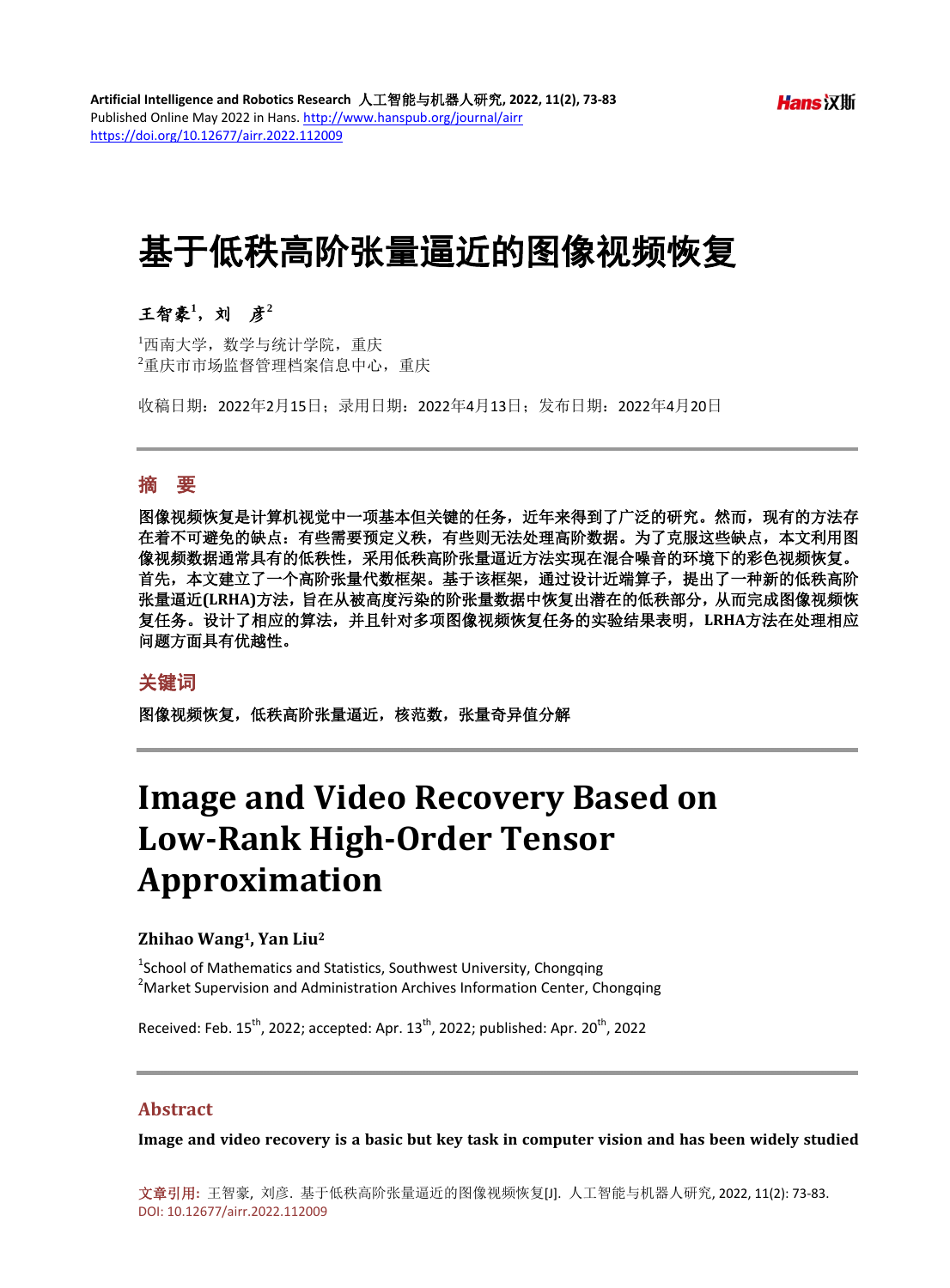**in recent years. However, existing methods have inevitable disadvantages: some require pre-defined rank, while others cannot handle high-order data. In order to overcome these shortcomings, this paper uses the low-rank high-order tensor approximation method to realize color video recovery in mixed noise environment. Firstly, a high-order tensor algebraic framework is established. Based on the framework, a new low-rank high-order tensor approximation (LRHA) method is proposed by designing a proximal operator to recover potential low-rank parts from highly contaminated tensor data, so as to complete the task of image and video restoration. And the corresponding algorithm was designed. Experimental results of image and video restoration tasks show that LRHA has advantages in dealing with corresponding problems.**

## **Keywords**

**Image and Video Recovery, Low-Rank High-Order Tensor Approximation, Nuclear Norm, Tensor Singular Value Decomposition**

Copyright © 2022 by author(s) and Hans Publishers Inc. This work is licensed under the Creative Commons Attribution International License (CC BY 4.0). <http://creativecommons.org/licenses/by/4.0/>  $\boxed{6}$   $\boxed{0}$ Open Access

# **1.** 引言

随着数据科学和计算机硬件能力的发展,人们处理大数据量的高维张量成为可能。张量是多维数据 建模的强大工具,如彩色图像、视频、高光谱图像等。以图像和视频数据为代表的高阶张量数据在传输 过程中,数据会不可避免地受到各种噪声环境的影响,例如:椒盐噪声、高斯噪声、泊松噪声等,从被 污染的图像视频中恢复干净数据成为图像视频处理的一个基本和必要的步骤。通常的恢复处理过程利用 了数据固有的先验特征,如低秩性、稀疏性和局部相似性[\[1\]](#page-9-0) [\[2\]](#page-9-1) [\[3\]](#page-10-0)。其中基于低秩的方法,例如低秩矩 阵逼近(LRMA)和低秩张量逼近(LRTA) [\[4\]](#page-10-1) [\[5\]](#page-10-2), 近年已经得到广泛的研究。

主成分分析(PCA)方法是处理恢复问题的一种基本的低秩矩阵逼近方法,为了提高 PCA 模型的鲁棒 性,Candes 提出了鲁棒主成分分析(RPCA)方法[\[6\]](#page-10-3)。然而,低秩矩阵逼近的主要问题是仅限于处理矩阵数 据,无法恢复或者要经过特殊处理才能恢复张量数据。将基于矩阵的方法拓展为 3 阶的张量情况需要能 够处理张量的基本数学工具,这里与矩阵的情况不同,张量秩的定义到目前为止不是唯一的。至今,研 究人员已经给出了多种张量秩定义以及对应的凸松弛。其中, CP 秩[\[7\]](#page-10-4)依赖于 CP 分解, 它的值是张量分 解后秩一张量的具体数目。然而,CP 秩的精确计算已被证明是 NP-hard。Tucker 秩[\[8\]](#page-10-5)受到更广泛的应用, 并且 Liu 等提出了 SNN 方法作为 Tucker 秩的凸替代, 但是 SNN 仍然不是 Tucker 秩的紧凸替代。除此之 外,还有其他的张量秩定义,比如张量环秩、张量链秩等,可以参考文献[\[9\]](#page-10-6) [\[10\]](#page-10-7) [\[11\]](#page-10-8)。特别的, Kilmer 等[\[12\]](#page-10-9)将张量作为一个整体来研究张量的奇异值分解(t-SVD)。在此基础上,Lu 等[\[13\]](#page-10-10)提出了张量主成分 分析(TRPCA)方法使得我们可以在特定的条件下从观察到的三阶张量 <sup>123</sup> *nn n* × × ∈ 中恢复低秩部分 和 稀疏部分  $\varepsilon$ 。TRPCA 和这一类的基于核范数的低秩张量逼近方法[\[14\]](#page-10-11) [\[15\]](#page-10-12) [\[16\]](#page-10-13)能在保持数据结构完整的 前提下有效地解决实际问题。

虽然这些方法普遍取得了良好的成果,但仍有两个主要挑战:1) 一些现有的低秩逼近方法可能需要 预先定义秩的值;2) 这些方法主要处理矩阵和 3 阶张量数据, 虽然一些低秩张量逼近方法可以通过重塑 数据来处理高阶数据,但是这种处理会破坏数据的全局空间结构。鉴于上述缺点,本文利用[\[17\]](#page-10-14)中提出的 启发式的处理高阶张量的循环思想,设计了高阶张量的代数框架和相应的高阶张量 SVD 分解方法。同时,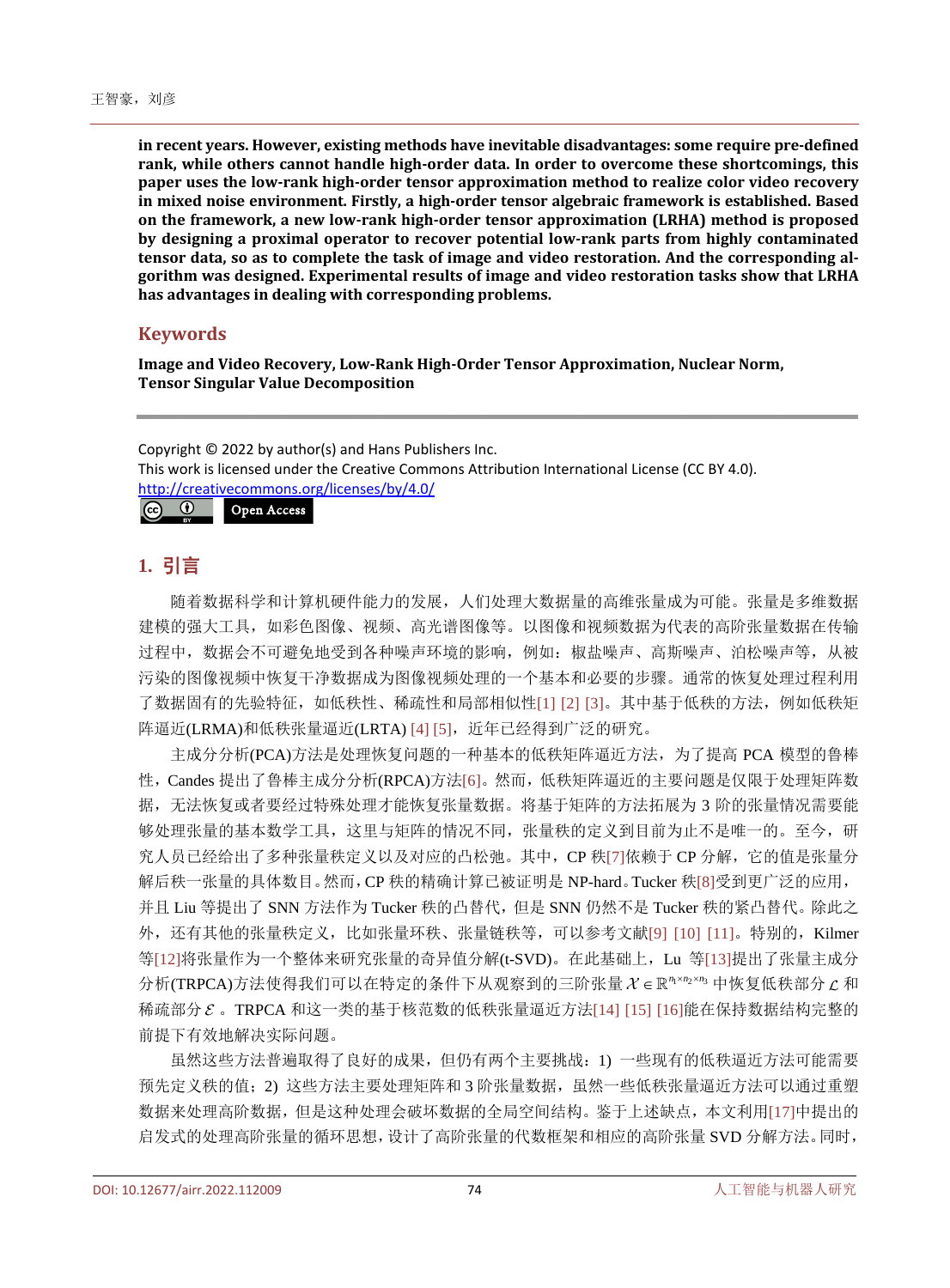定义了一个新的张量正向秩以及高阶张量核范数。最后基于上述要素,本文设计出全新的低秩高阶张量 逼近方法(LRHA),它能够从高阶张量数据(阶数 *p* ≥ 3 )中恢复出潜在的低秩部分。具体表达形式为:  $\mathcal{X}^p = \mathcal{L}^p + \mathcal{E}^p + G^p$ , 其中 $\mathcal{L}^p$ 是目标低秩张量,  $\mathcal{E}^p$  为稀疏误差项,  $G^p$  为高斯噪声项。

本工作的贡献总结如下:1) 推导出高阶张量的共轭性质,并将其应用于张量积和张量奇异值分解运 算,这种改进相对于不加共轭的原方法将节省一定计算成本;2) 利用提出的基于张量正向秩的张量核范 数,成功地完善了 LRHA 所需的代数框架并给出了完整算法;3) 通过对多项图像视频的恢复任务验证了 LRHA 方法的恢复能力, 理论上可以从任意维数的观测数据中恢复低正向秩部分。

#### **2.** 符号和数学框架

# **2.1.** 符号

本节介绍了文中使用的一些符号。实数域和复数域分别记为 R 和 C 。本文用黑体欧拉字母表示张量, 上标表示张量的相应维数,例如一个 p 阶张量可以记为 A<sup>p</sup> ∈ C<sup>m ×n2×…×n</sup>p, 矩阵用黑体大写字母表示, 例 如 *A*, 向量以黑体小写字母表示, 例如 *a*, 用小写字母表示标量, 例如 *a*。已知一个阶 3 张量 *A*<sup>3</sup> ∈ C<sup>m×m2×m3</sup> 可以看成是矩阵的组合,称之为切片。对于任意p阶张量 A<sup>p</sup> ∈ C<sup>n</sup>1×n2×…×np 也可以看成是低维张量的组合, 本文称之为子张量,它通过固定原始张量的部分维数而得到。由于本文对高阶张量的处理一般从最后一 个维度逆向一直到倒数第二个维度为止,将 *A<sup>p-i(:,…;,i<sub>p-i+1</sub>,…;i<sub>p</sub>)* 简写为 *A<sup>p-i(i<sub>p-i+1</sub>,…;i<sub>p</sub>)*, *i* = 1: *p*-2。特别的,</sup></sup>  $\mathcal{A}^p$  的正向切片定义为 $\mathcal{A}^{2(\mathit{z},i_3,\cdots,i_p)}$ ,它是一个二阶子张量并且可以被记为 $\mathcal{A}^{(i_3,\cdots,i_p)}$ 。并且本文称大小为 1×1×n<sub>3</sub>×…×n<sub>n</sub> 的子张量 *A*<sup>*r*-2(*i, j.*;...;) 为管子张量。对于任意 *A*<sup>*r*</sup> ∈ C<sup>n</sup>1×n<sub>2</sub>×…×n<sub>p</sub></sup>, 它的复共轭定义为 conj(*A*<sup>*p*</sup>)</sub>, 即取 A<sup>n</sup> 每一个元素的复共轭。本文定义 p 阶张量的 l<sub>1</sub>-范数为 $\left\|{\cal A}^{\scriptscriptstyle P}\right\|_{\scriptscriptstyle \rm I} = \sum\limits_{i_1,i_2,\cdots,i_p} \left|a_{i_1,i_2,\cdots,i_p}\right|$  $\|p\|_1 = \sum_{i_1, i_2, \cdots, i_p} |a_{i_1, i_2, \cdots, i_p}|$  $\mathcal{A}^p \Vert = \sum \ \vert a_{_{i_1,i_2,\cdots,i_p}} \vert$ ,无穷范数定义为

$$
\left\|\mathcal{A}^p\right\|_{\infty} = \max_{i_1,i_2,\cdots,i_p} \left| a_{i_1,i_2,\cdots,i_p} \right| \circ
$$

## **2.2. DFT** 共轭性质

离散傅里叶变换(DFT)在本文算法运算时起着核心作用。已知对 a ∈ R" 的傅里叶变换后结果为 a, 记  $\forall \bar{a} = F_{n} a \in \mathbb{C}^{n}$ , 其中 $F_{n} \not\equiv$  DFT 矩阵, 已知 *a* 的循环矩阵可以用 DFT 矩阵对角化,

 $\boldsymbol{F}_n \cdot \textit{circ}(\boldsymbol{a}) \cdot \boldsymbol{F}_n^{-1} = \textit{diag}\left(\boldsymbol{\overline{a}}\right)$ 

其中 *diag* ( $\overline{a}$ ) 表示一个对角矩阵, 其第 *i* 个对角项为 $\overline{a}$ , 。

引理 2.1 对于  $\mathcal{A}^p \in \mathbb{R}^{n_1 \times n_2 \times \cdots \times n_p}$ , 张量  $\overline{\mathcal{A}}^p \in \mathbb{R}^{n_1 \times n_2 \times \cdots \times n_p}$ ,  $\overline{A}^p = \text{fft}(\mathcal{A}^p, [0, i], i)$ ,  $i \not\rightarrow$  3 到  $p \circ$  $\overline{A}^{\,p} \in \mathbb{C}^{n_1n_3 \cdots n_p \times n_2n_3 \cdots n_p}$ 是一个块对角矩阵,它的第 $\left(i_3,i_4,\cdots,i_p\right)$ 对角块 $\overline{A}^{\left(i_3,i_4,\cdots,i_p\right)}$ 是 $\overline{\mathcal{A}}$ 的第 $\left(i_3,i_4,\cdots,i_p\right)$ 正向切 片,我们有,

$$
\begin{cases}\n\overline{A}^{(1,1,\cdots,1)} \in \mathbb{R}^{n_1 \times n_2} \\
\text{conj}\left(\overline{A}^{(n_3-i_3+2,1,\cdots,1)}\right) = \overline{A}^{(i_3,1,\cdots,1)}, \\
\text{conj}\left(\overline{A}^{(n'_3,n_4-i_4+2,1,\cdots,1)}\right) = \overline{A}^{(i'_3,i_4,1,\cdots,1)}, \\
\vdots \\
\text{conj}\left(\overline{A}^{(n'_3,n'_4,1,\cdots,n_p-i_p+2)}\right) = \overline{A}^{(i'_3,i'_4,\cdots,i'_{p-1},i_p)}, \\
n'_j = \begin{cases}\n1, i_j = 1, & i'_k = 1, \cdots, n_k; \quad i_l = 2, \cdots, \left\lfloor \frac{n_k+1}{2} \right\rfloor; \quad l = 3, \cdots, p; \quad j, k = 3, \cdots, p-1.\n\end{cases} (2.1)
$$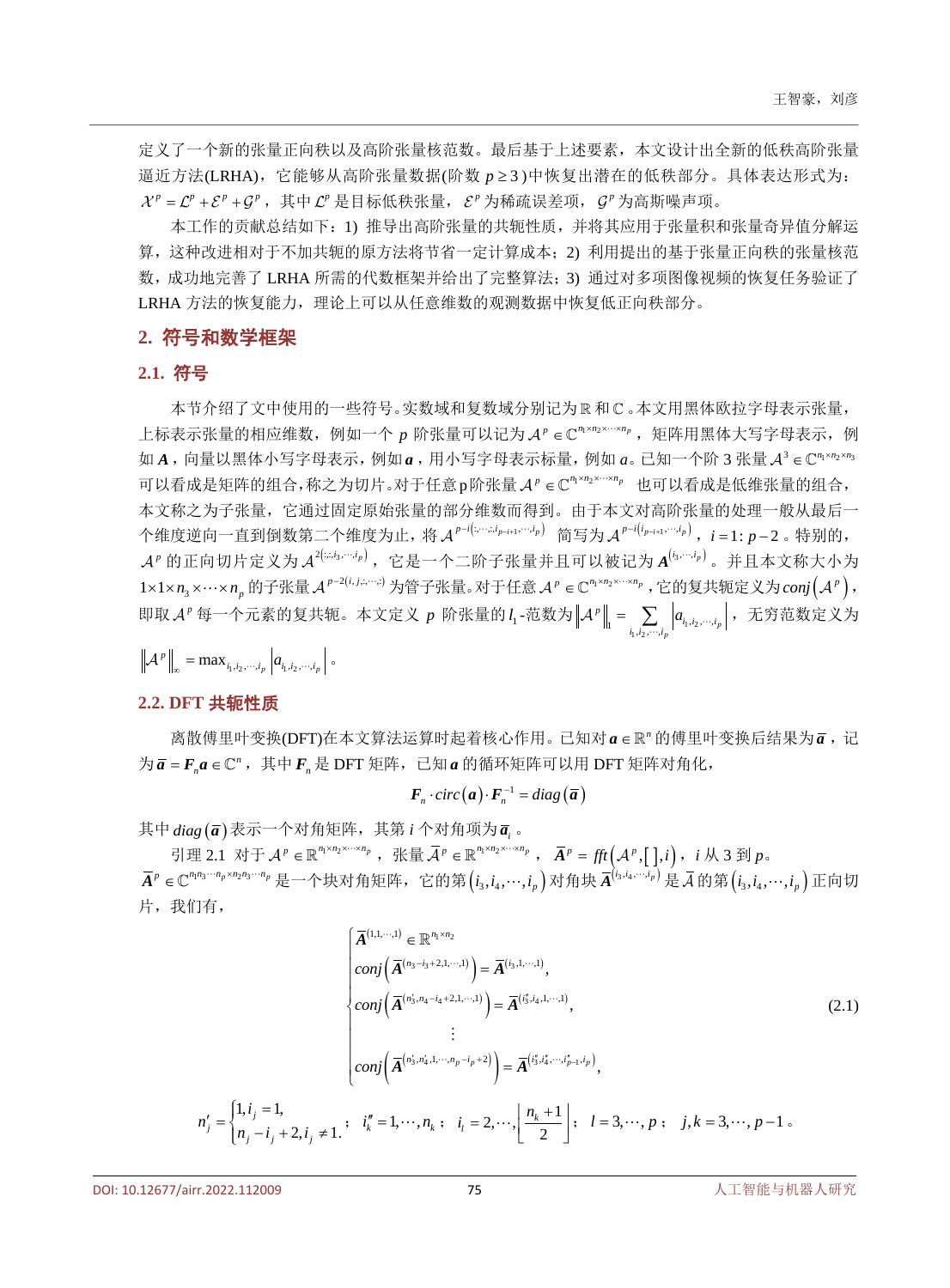上述引理的证明使用到了块循环矩阵  $\tilde{A}^p$  ∈ ℝ<sup>ηη</sup>3η4<sup>… η</sup> ρ×η2η3η4<sup>… η</sup> 可通过傅里叶变换对角化的性质, 即

$$
\bar{A}^{\,p}=\Bigr(F_{n_{p}}\otimes F_{n_{p-1}}\otimes\cdots\otimes F_{n_{3}}\otimes I_{n_{1}}\Bigr)\tilde{A}^{\,p}\,\Bigl(F_{n_{p}}^*\otimes F_{n_{p-1}}^*\otimes\cdots\otimes F_{n_{3}}^*\otimes I_{n_{2}}\Bigr)
$$

对于 $\left.\overline{A}^{l_3,i_4,\cdots,i_p)}\right.$ 的任意元素,我们都能根据(2.1)的索引在 $\bar{\cal A}$  的某一个相应的正向切片中找到它的共 轭。令*F = F<sub>np</sub> ⊗ F<sub>np-1</sub> ⊗…⊗ F<sub>n3</sub> 且 F \* = F<sub>np</sub> ⊗ Fn<sub>np-1</sub> ⊗…⊗ Fng,上面的等式可以简记*  $\bm{\bar{A}}^p = \left( \bm{F} \otimes \bm{I}_{_{n_1}} \right) \bm{\tilde{A}}^p \left( \bm{F}^* \otimes \bm{I}_{_{n_2}} \right)$ 。其中

$$
\tilde{A}^{p} = \begin{bmatrix}\n\tilde{A}^{p-1(1)} & \tilde{A}^{p-1(n_p)} & \cdots & \tilde{A}^{p-1(2)} \\
\tilde{A}^{p-1(2)} & \tilde{A}^{p-1(1)} & \cdots & \tilde{A}^{p-1(3)} \\
\vdots & \vdots & \ddots & \vdots \\
\tilde{A}^{p-1(n_p)} & \tilde{A}^{p-1(n_{p-1})} & \cdots & \tilde{A}^{p-1(1)}\n\end{bmatrix}
$$
\n
$$
\tilde{A}^{p-1(i_p)} \in \mathbb{R}^{n_1 n_3 n_4 \cdots n_{p-1} \times n_2 n_3 n_4 \cdots n_{p-1}}
$$

且

$$
\tilde{\boldsymbol{A}}^{p-1(i_p)} = \begin{bmatrix}\n\tilde{\boldsymbol{A}}^{p-2(1,i_p)} & \tilde{\boldsymbol{A}}^{p-2(n_{p-1},i_p)} & \cdots & \tilde{\boldsymbol{A}}^{p-2(2,i_p)} \\
\tilde{\boldsymbol{A}}^{p-2(2,i_p)} & \tilde{\boldsymbol{A}}^{p-2(1,i_p)} & \cdots & \tilde{\boldsymbol{A}}^{p-2(3,i_p)} \\
\vdots & \vdots & \ddots & \vdots \\
\tilde{\boldsymbol{A}}^{p-2(n_{p-1},i_p)} & \tilde{\boldsymbol{A}}^{p-2(n_{p-1}-1,i_p)} & \cdots & \tilde{\boldsymbol{A}}^{p-2(1,i_p)}\n\end{bmatrix}^{\circ}
$$

#### **2.3.** 代数框架

对于  $\mathcal{A}^p$  ∈  $\mathbb{R}^{n_1 \times n_2 \times \cdots \times n_p}$ , 本文定义

$$
unfold(\mathcal{A}^p) = \begin{bmatrix} \mathcal{A}^{p-1(1)} \\ \mathcal{A}^{p-1(2)} \\ \vdots \\ \mathcal{A}^{p-1(n_p)} \end{bmatrix}, \quad fold\left(unfold(\mathcal{A}^p)\right) = \mathcal{A}^p,
$$

*unfold* 算子将 *A*<sup>*r*</sup> 按照第 *p* 维度展开为 *n*<sub>*n*</sub> 个大小为 *n*<sub>1</sub>× *n*<sub>2</sub>×…× *n*<sub>n-1</sub> 的张量且 *fold* 是它的逆算子。

$$
tcirc(\mathcal{A}^p) = \tilde{A}^p , \quad tunfold(\mathcal{A}^p) = \hat{A}^p = \begin{bmatrix} \hat{A}^{p-1(1)} \\ \hat{A}^{p-1(2)} \\ \vdots \\ \hat{A}^{p-1(n_p)} \end{bmatrix}, \quad \hat{A}^{p-1(i_p)} = \begin{bmatrix} \hat{A}^{p-2(1,i_p)} \\ \hat{A}^{p-2(2,i_p)} \\ \vdots \\ \hat{A}^{p-2(n_{p-1},i_p)} \end{bmatrix}, \quad \dots
$$

其中 $\hat{A}^{2\left(i_3,i_4,...,i_p\right)}$ 是 $A^{\left(i_3,i_4,...,i_p\right)}$ 。

*tcirc* 算子将 *A*<sup>*r*</sup> 展开为它的块循环矩阵  $\tilde{A}^p$ ; tunfold 算子将 *A*<sup>*r*</sup> 展开为大小为  $n_1 n_3 \cdots n_p \times l$  的矩阵且 *tfold* 是它的逆算子 *tfold*  $(t$ *unfold*  $(\hat{A}^p)) = A^p$  。

定义 2.1 令  $\mathcal{A}^p$  ∈ ℝ<sup>η</sup><sup>xn<sub>2</sub>x…xn</sup><sub>p</sub></sub>,  $\mathcal{B}^p$  ∈ ℝ<sup>n</sup><sub>2</sub>xlxn<sub>3</sub>x…xn<sub>p</sub></sub> 。 那么张量积  $\mathcal{C}^p = \mathcal{A}^p * \mathcal{B}^p$ ,  $\mathcal{C}^p$  是大小为  $n_1 \times l \times n_2 \times \cdots \times n_n$  的 p 阶张量,

$$
C^p = A^p * B^p = \text{tfold}\left(\text{teric}\left(A^p\right) \cdot \text{tunfold}\left(B^p\right)\right)
$$

引理 2.1 提供了一种更有效的方法来计算高阶张量积。例如, A<sup>p</sup> ∈ ℝ"1×n2×5×5×5 和 B<sup>p</sup> ∈ ℝ"2×l×5×5×5 是两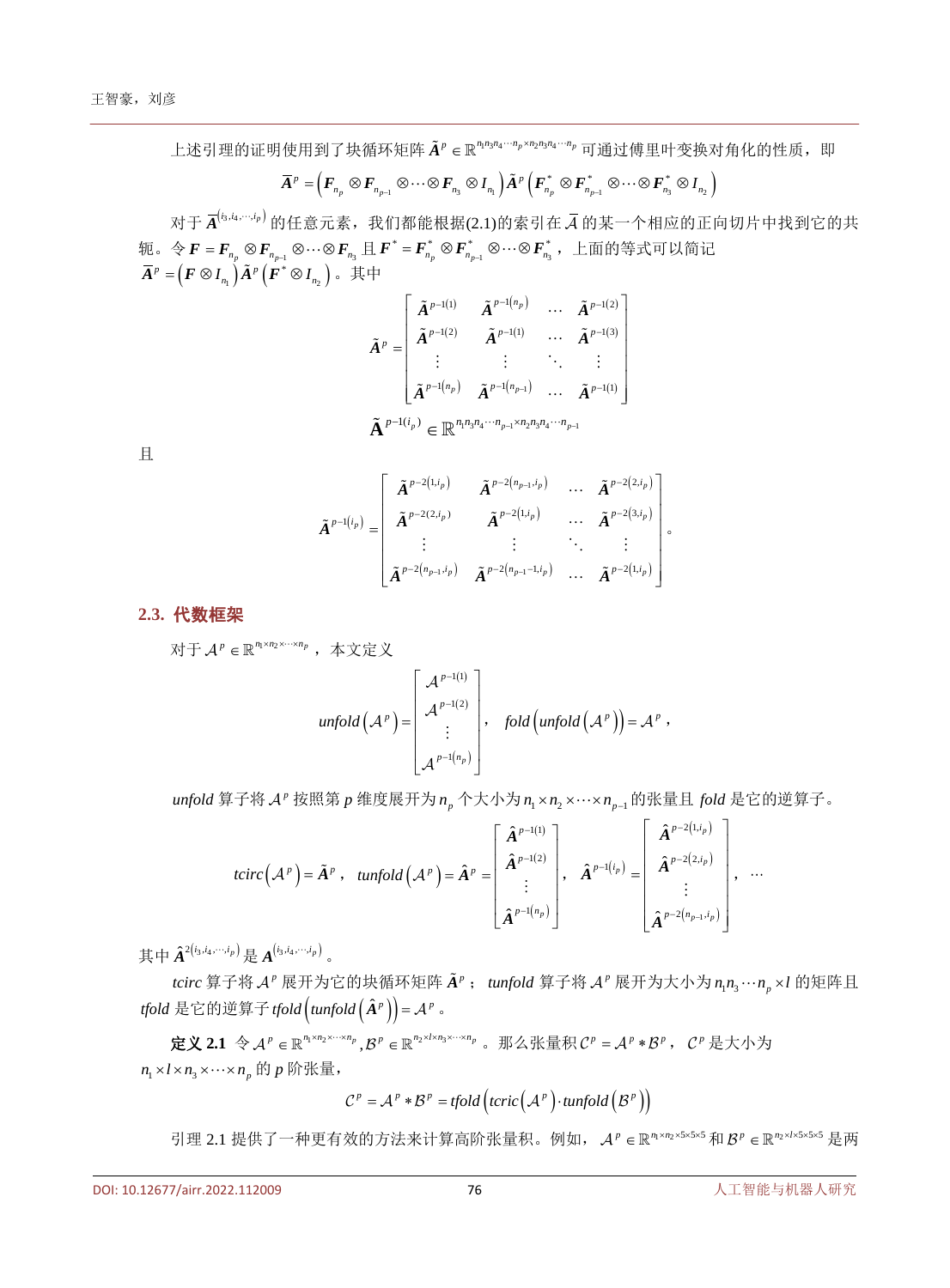个 5 阶张量。如果想要得到它们之间的乘积,按标准方法需要 125 次矩阵乘积。但如果使用共轭性质, 我们只需要计算 63 次乘积。

定义 2.2 令  $A^p$  ∈  $\mathbb{C}^{n_1 \times n_2 \times \cdots \times n_p}$ , 它的共轭转置为  $A^{p^*}$  ∈  $\mathbb{C}^{n_2 \times n_1 \times n_2 \times \cdots \times n_p}$ , 即

$$
\mathcal{A}^{p*} = fold \left[\begin{bmatrix} \mathcal{A}^{p-1(1)*} \\ \mathcal{A}^{p-1(n_p)*} \\ \vdots \\ \mathcal{A}^{p-1(2)*} \end{bmatrix}\right],
$$

定义 **2.3** 令 <sup>3</sup> *<sup>p</sup> <sup>p</sup> nnn n* ×× × × ∈ ,当它的第一个正向切片为大小为 *n n* × 的单位矩阵其他切片全为 0 时称 它为单位张量。对于合适大小的 *A<sup>p</sup>* 有 *A<sup>p</sup>* ∗ *I<sup>p</sup>* = *A<sup>p</sup>* , *I<sup>p</sup>* \* *A<sup>p</sup>* = *A<sup>p</sup>* 。

定义 2.4 令 Q<sup>p</sup> ∈ ℝ<sup>n×n×n3×…×n</sup>p, 若 Q<sup>p</sup> \* + Q<sup>p</sup> = Q<sup>p</sup> \* Q<sup>p\*</sup> = *T*<sup>p</sup>, 便称这个实值张量是一个 p 阶正交张量。 定义 **2.5** 如果张量的每一个正向切片都是对角矩阵,则该张量称为 *f*-对角张量。

定理 2.6 令  $A^p$  ∈  $\mathbb{R}^{n_1 \times n_2 \times \cdots \times n_p}$  是一个 p 阶实值张量。那么  $A^p$  能被分解为

$$
\mathcal{A}^p = \mathcal{U}^p * \mathcal{S}^p * \mathcal{V}^{p^*}
$$

其中  $U^p \in \mathbb{R}^{n_1 \times n_1 \times n_3 \times \cdots \times n_p}$ ,  $V^p \in \mathbb{R}^{n_2 \times n_2 \times n_3 \times \cdots \times n_p}$ 是元交张量, 且 $S^p \in \mathbb{R}^{n_1 \times n_2 \times n_3 \times \cdots \times n_p}$ 是一个*f*-对角张量。

已知矩阵的奇异值具有递减性质,在 t-SVD 的处理过程中, 令 A<sup>p</sup> = U<sup>p</sup> \* S<sup>p</sup> \* V<sup>p\*</sup>, S<sup>p</sup> 的第一个正 向切片对角线上元素  $S^{(1,\cdots,1)}$ 具有相同的递减性质: *i* = 1: n(2), n(2) = min(n<sub>1</sub>,n<sub>2</sub>),  $S^{(1,\cdots,1)}_{i,i}\geq S^{(1,\cdots,1)}_{i+1,i+1}$ 。可 以通过 DFT 的处理得到以下性质,  $L_n = n_1 n_2 \cdots n_n$ 

$$
\mathbf{S}_{i,i}^{(1,\cdots,1)} = \frac{1}{L_p} \sum_{i_p=1}^{n_p} \sum_{i_{p-1}=1}^{n_{p-1}} \cdots \sum_{i_3=1}^{n_3} \overline{\mathbf{S}}_{i,i}^{(i_3,\cdots,i_p)} \tag{2.2}
$$

定义 2.7 对于 A<sup>p</sup> ∈ ℝ"'<sup>xn</sup>2<sup>x…×n</sup>'', 张量正向秩(或张量 1,2 维秩)为 rank<sub>f</sub> (A<sup>p</sup>),张量正向秩的值为 S<sup>p</sup> 的非零管子张量的个数,它们是通过对 A<sup>p</sup> 进行 t-SVD 得到的, 即

$$
rank_f(\mathcal{A}^p) = \#\Big\{S_{i,i}^{(\ldots,\ldots)} \neq 0\Big\}
$$
 (2.3)

实际上张量正向秩等于  $\mathcal{S}^{p(i,i,\cdots,l)}$  非零项的个数。显然, 我们可以通过旋转张量即改变张量模式(mode) 的排列顺序得到类似的秩。例如,p 阶张量 A<sup>p</sup> 的 1.4 维秩(rank, )是通过固定一维和四维,然后进行 t-SVD 得到的。[从图](#page-4-0) 1 可以看出,无论 t-SVD 是基于一个相对较低的正向秩还是基于 1,4 维秩,都可以在很小 的相应秩的情况下很好地逼近原始视频,这证明了图像视频数据通常有一定的低秩性,从而保证低秩高 阶张量逼近的合理性。

<span id="page-4-0"></span>

(a) 原始视频的特定帧 (b) 30正向秩PSNR = 36.1 (c) 10 1,4维秩PSNR = 45.7

**Figure 1.** Color video can be approximated by a low-rank tensor 图 **1.** 彩色视频可以用低秩张量近似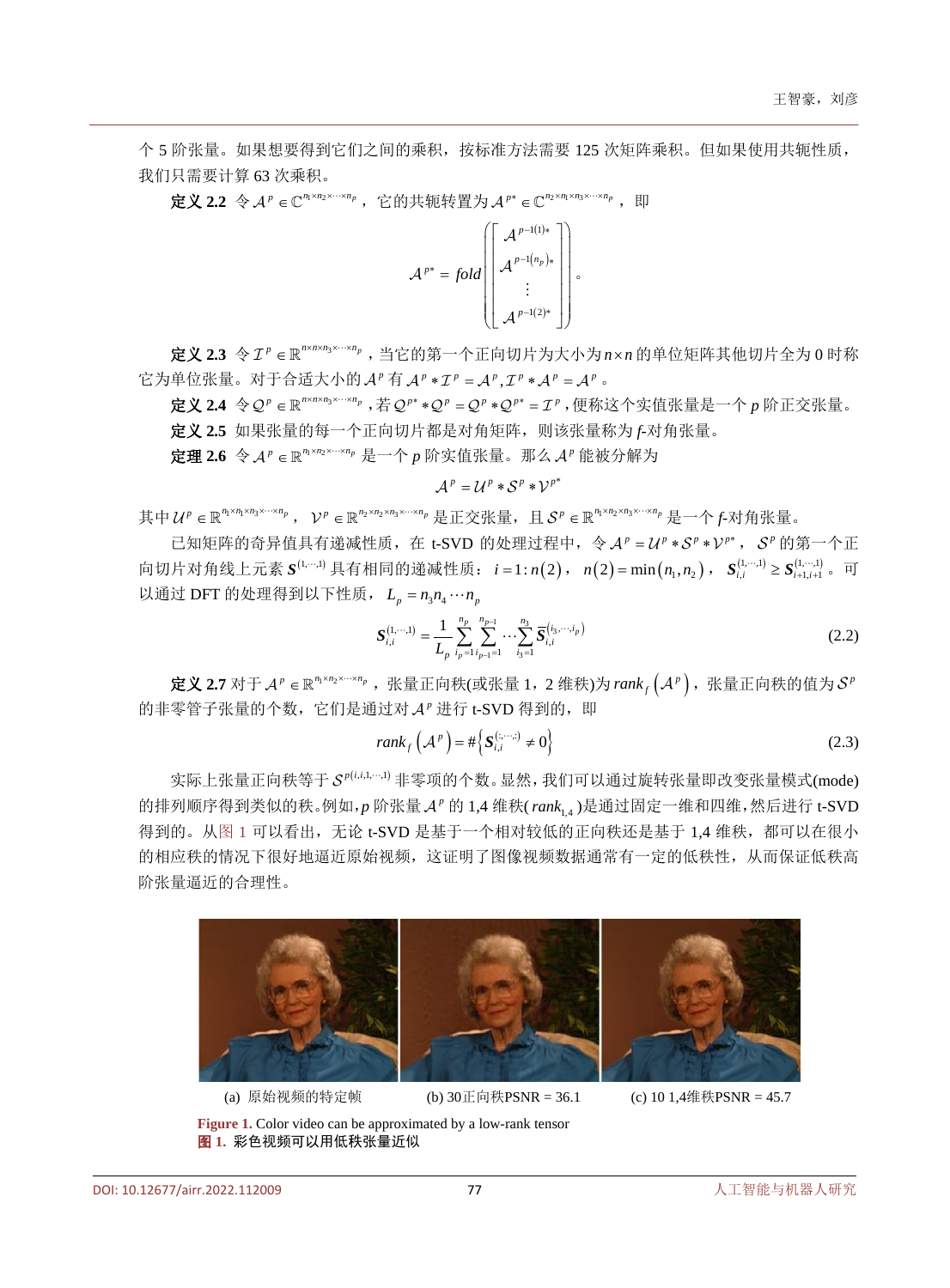定义 2.8 令  $A^p = U^p * S^p * V^{p*}$ 作为  $A^p \in \mathbb{R}^{n_1 \times n_2 \times \cdots \times n_p}$  的 t-SVD 结果。  $A^p$  的张量核范数定义为

$$
\left\| \mathcal{A}^{\,p} \right\|_{*} := \sum_{i=1}^{r} \mathcal{S}^{(1,\cdots,1)}_{i,i} \tag{2.4}
$$

其中  $r = rank_f(A^p)$ 。

# **3.** 低秩高阶张量逼近**(LRHA)**算法

本文最初的问题是从高度污染的测量值  $X^p = C^p + C^p$  中恢复所需要的低秩张量  $C^p$ ,  $\varepsilon^p$  为稀疏误 差项而 g<sup>p</sup> 为高斯噪声项。这一节将展示了求解该问题算法的详细过程,为了公式简洁, 在本节中略去张量 右上角的标识。本文采用标准的交替方向乘子法(ADMM)来解决目标问题,首先将原问题具体表示为:

$$
\min_{\mathcal{L}, \mathcal{E}, \mathcal{G}} \|\mathcal{L}\|_{*} + \lambda \|\mathcal{E}\|_{1} + \alpha \|\mathcal{G}\|_{F}^{2}, \text{ s.t. } \mathcal{L} + \mathcal{S} + \mathcal{G} = \mathcal{X}
$$
\n(3.1)

其中 <sup>µ</sup> <sup>λ</sup>, 是事先预定好的平衡参数。 是潜在的低秩张量, 是稀疏误差, 是高斯噪声项。下面给出 原问题的增广拉格朗日函数:

$$
L_{\rho}(\mathcal{L}, \mathcal{E}, \mathcal{G}; \mathcal{Y}) = \|\mathcal{L}\|_{*} + \lambda \|\mathcal{E}\|_{1} + \alpha \|\mathcal{G}\|_{F}^{2} + \frac{\rho}{2} \left\|\mathcal{L} + \mathcal{S} + \mathcal{G} - \mathcal{X} + \frac{\mathcal{Y}}{\rho}\right\|_{F}^{2}
$$
(3.2)

其中  $y$  是拉格朗日乘子,  $\rho > 0$  是正惩罚参数。总的 ADMM 算法见算法 1。

#### **3.1.** 更新

通过固定其他变量,更新 C 的子问题可以写作:

$$
\mathcal{L}_{k+1} = \arg \min_{\mathcal{L}} \frac{1}{\rho_k} ||\mathcal{L}||_* + \frac{1}{2} ||\mathcal{L} - \mathcal{A}_k||_F^2
$$
\n(3.3)

其中  $A_k = (\rho_k (X - S_k - S_k) - Y_k)/2 \rho_k$ 。在三阶张量的情形下,可以将问题转化到矩阵奇异值阈值(SVT)解 决。类似的,本文引入近端算子,从而使得上述问题等价于下式:

$$
\min_{\mathcal{X} \in \mathbb{R}^{n_1 \times n_2 \times \cdots \times n_p}} \tau \| \mathcal{X} \|_{*} + \frac{1}{2} \| \mathcal{X} - \mathcal{Y} \|_{F}^{2}
$$
\n(3.4)

根据高阶张量的分解过程,可以根据文献[\[13\]](#page-10-10)得到 SVT 算子作为上式的封闭解。令  $y = u * s * v^*$ , 对于任意τ>0,t-SVT 算子 D<sub>τ</sub> ( ):= U \* S<sub>τ</sub> \* V\*,其中 S<sub>τ</sub> = ifft (  $\bar{\mathcal{S}}$  , [ ], i ),i 从 p 到 3。

# $3.2.$ 更新 $\mathcal{E}$ 和 $\mathcal{G}$

通过固定其他变量,更新  $\varepsilon$  的子问题可以写作:

$$
\mathcal{E}_{k+1} = \arg\min_{\mathcal{E}} \frac{\lambda}{\rho_k} \|\mathcal{E}\|_1 + \frac{1}{2} \|\mathcal{E} - \mathcal{B}_k\|_F^2
$$
\n(3.5)

其中  $\mathcal{B}_k = \mathcal{X} - \mathcal{L}_{k+1} - \mathcal{G}_{k+1} + \mathcal{Y}_k / \rho_k$ 。上式(3.5)的封闭解可以通过软阈值算子得到[\[18\]](#page-10-15), 即

$$
\mathcal{E}_{k+1} = \mathcal{S} \circ f \mathcal{t}_{\lambda/\rho_k} \left( \mathcal{B}_{k} \right)
$$

其中  $Soft_0(x) := sign(x) * max{ |x| − ρ, 0}$ 。类似的, 更新  $G$  的子问题可以写作:

$$
\mathcal{G} = \arg\min_{\mathcal{G}} \alpha \left\| \mathcal{G} \right\|_{F}^{2} + \frac{\rho}{2} \left\| \mathcal{G} - \mathcal{C} \right\|_{F}^{2}
$$
\n(3.6)

其中  $C = X - C - E - \frac{y}{\rho}$ 。(3.6)的封闭解为: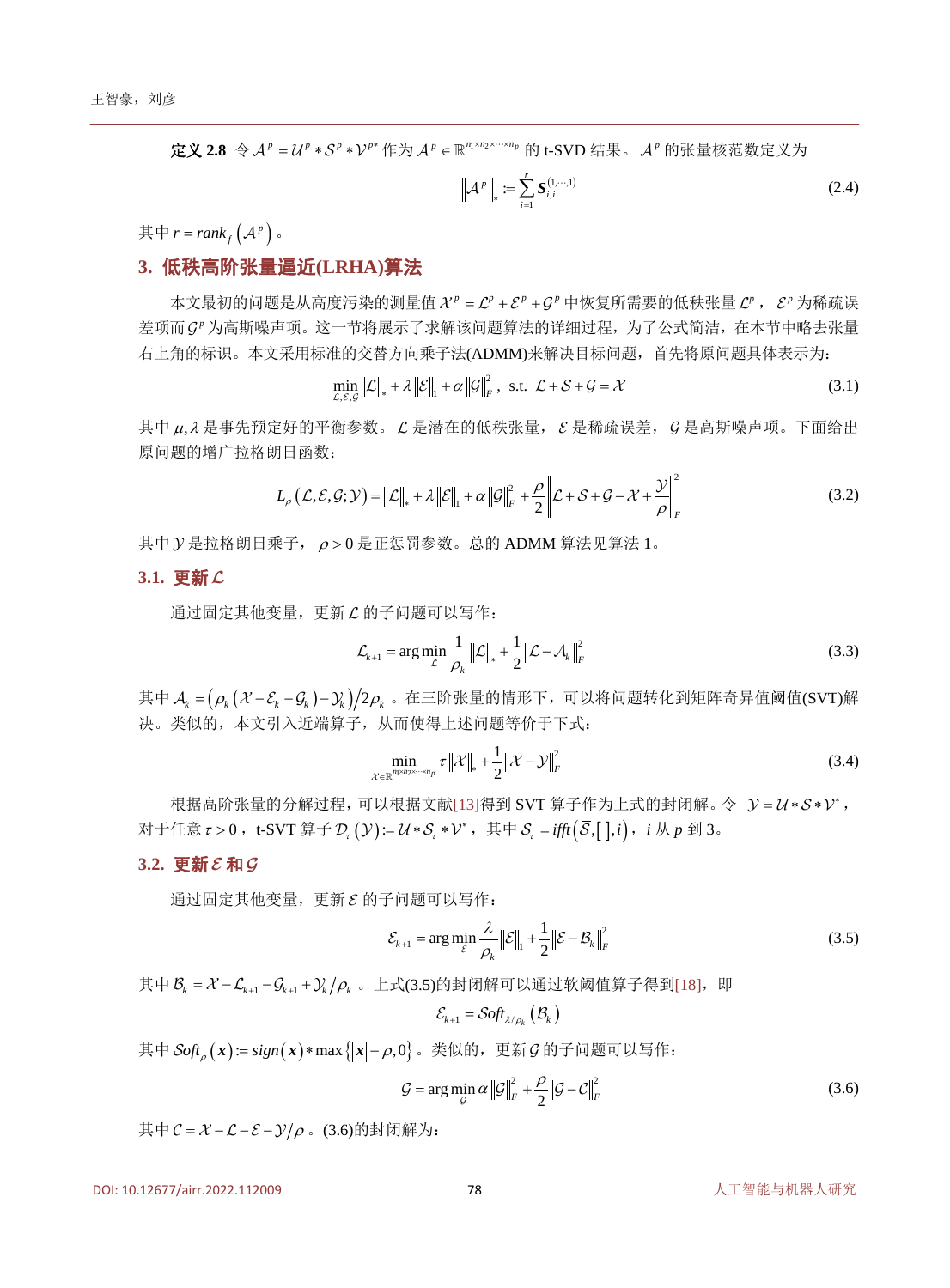$\mathcal{G} = \rho(\mathcal{C})/(\rho + 2\alpha)$ 

算法**1**低秩高阶张量逼近(LRHA)算法

输入: 张量数据  $X^p$  ∈ ℝ<sup>ηγηγηγ</sup>η κ ν ο , 参数 λ.α 初始化:  $\mathcal{L}_0^p = \mathcal{S}_0^p = \mathcal{Y}_0^p = 0, \rho = 1.5, \mu_0 = 1e - 3, \mu_{max} = 1e10, \epsilon = 1e - 8$ 当不收敛时, 执行 1: 通过(3.3)更新  $\mathcal{L}_{k+1}^p$  ; 2: 通过(3.5)更新 $\mathcal{E}^p_{k+\!1}$ ; 3: 通过(3.6)更新 $\mathcal{G}_{k+1}^p$  ; 4:  $\mathcal{Y}_{k+1}^p = \mathcal{Y}_k^p + \mu_k \left( \mathcal{L}_{k+1}^p + \mathcal{E}_{k+1}^p + \mathcal{G}_{k+1}^p - \mathcal{X}^p \right)$ ;  $\mu_{k+1} = \min \left( \rho \mu_k, \mu_{\max} \right)$ ; 5:检查收敛条件:  $\mathcal{L}_{k+1}^p - \mathcal{L}_k^p \Big\|_{\infty} \leq \epsilon$ ,  $\Big\| \mathcal{E}_{k+1}^p - \mathcal{E}_k^p \Big\|_{\infty} \leq \epsilon$ ,  $\Big\| \mathcal{G}_{k+1}^p - \mathcal{G}_k^p \Big\|_{\infty} \leq \epsilon$  $\mathcal{L}_{k+1}^p + \mathcal{E}_{k+1}^p + \mathcal{G}_{k+1}^p - \mathcal{X}^p\Big|_{\infty} \leq \epsilon$ 

#### **4.** 实验

在这一章中,本文应用 LRHA 进行多种视频恢复任务来验证该方法恢复高阶张量数据的能力,包括 视频补全、视频去噪以及视频背景建模。为了实验的一致性,本文在所有实验中设置 λ = 1/<sub>3</sub>/n(1) L<sub>a</sub>,  $\alpha = 10$ 。在实际应用中,对于不同的数据可以通过更仔细地调出不同的最优参数进一步提高性能。

#### **4.1.** 视频补全

在本节中,彩色视频被用来从部分观测项中进行低秩张量补全来评估本文的方法的实用性。张量补 全相当于对于只受到椒盐噪声的张量进行恢复处理。本文使用 yuv 彩色视频数据 <sup>1</sup> 进行测试。对于实验 中的每个视频序列,为了控制计算成本而使用前 150 帧进行测试,格式为网站提供的 QCIF 格式, 其中 每一帧大小为 144 × 176 × 3。在缺失值的设置上, 对于一个大小为的彩色视频张量, 随机设置 m = 3 phwf 个元素来观察,在本实验中,考虑  $p = 0.3$ ,  $p = 0.4$  和  $p = 0.5$  。同时本文应用 HaLRTC [\[8\]](#page-10-5), TMac [\[19\]](#page-10-16), NRTAC [\[20\]](#page-10-17), TNN [\[13\]](#page-10-10)这四种先进的张量修补方法进行视频恢复, 并比较它们的性能。在实验中, 这些 比较方法均使用了参考文献中建议的参数设置,其中 TNN 是将数据的前两个维度直接拼接,再进行 3 阶 的张量补全。实验中用于判断视频补全质量标准的 PSNR 值计算公式为:

$$
\text{PSNR} = 10\log_{10}\left(\frac{n_1 n_2 n_3 n_4 \left\|\mathcal{M}\right\|_{\infty}^2}{\left\|\hat{\mathcal{X}} - \mathcal{M}\right\|_F^2}\right)
$$

越高的 PSNR 值证明恢复的效果越好。实验结果[见表](#page-7-0) 1,部分结果[见图](#page-7-1) 2, 图 2 中第一列为各个视频 的样帧,第二列为该样帧特定采样率下的观测(比例为 p = 0.5), 后列分别为 HaLRTC, TMac, NRTAC, TNN 和本文的方法恢复的结果。显然,无论是 PSNR 值还是直观的恢复效果,都是本文的方法最优的, 证明了 LRHA 方法在张量补全上的适用性。

#### **4.2.** 视频去噪

本节应用 LRHA 对随机噪声干扰下的彩色视频图像进行恢复。考虑计算成本,每一个视频都被预先

<sup>1</sup> [http://trace.eas.asu.edu/yuv/.](http://trace.eas.asu.edu/yuv/)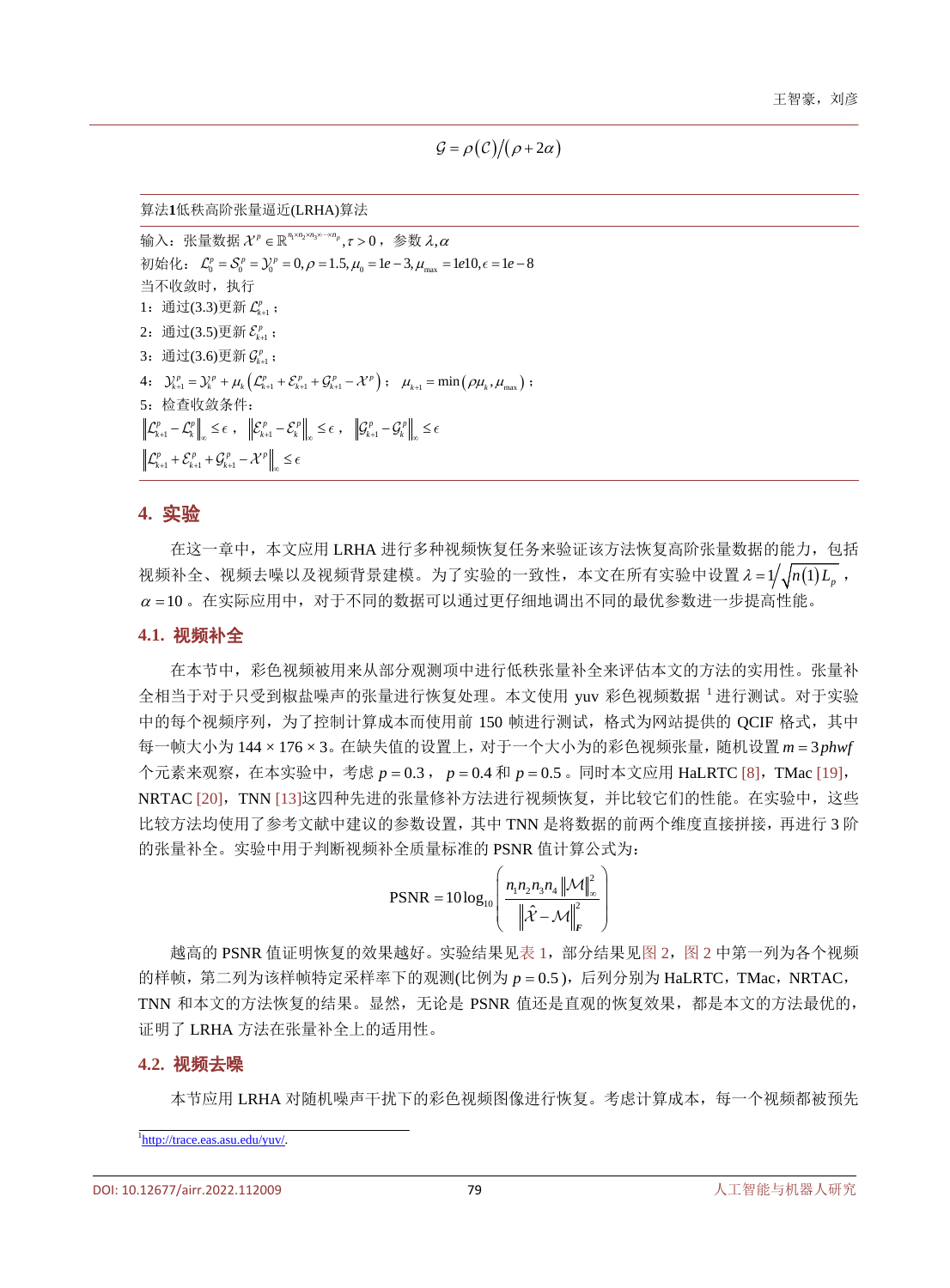设置为大小为 144 × 176 × 3 × 100 的 4 阶张量。对于每一个视频,本文添加了<sup>κ</sup> = 0.3的脉冲噪声以及  $\sigma$  = 0.01 的高斯噪声, 同时本文应用基于 SNN [\[21\]](#page-10-18), TNN 的两种高阶张量去噪方法进行比较, 并且添加 了 LRHA 的 DCT 变体(即傅里叶变换时的 DFT 矩阵替换为 DCT 矩阵)来验证共轭方法是否能节省计算成 本。在实验中,这些比较方法均使用了参考文献中建议的参数设置,其中基于 TNN 的方法 TRPCA 仍然 是将数据的前两个维度直接拼接,再进行 3 阶的去噪。

<span id="page-7-1"></span>

**Figure 2.** Comparison of video completion performance 图 **2.** 视频补全表现比较

<span id="page-7-0"></span>**Table 1.** PSNR values of different tensor completion methods 表 **1.** 不同张量补全方法的 PSNR 指标

| 视频            | 缺失比例(%) | <b>HaLRTC</b> | TMac   | <b>NRATC</b> | <b>TNN</b> | <b>LRHA</b> |
|---------------|---------|---------------|--------|--------------|------------|-------------|
| Highway       | 30      | 30.897        | 30.664 | 34.731       | 33.822     | 36.237      |
|               | 40      | 32.702        | 31.082 | 36.846       | 35.317     | 38.053      |
|               | 50      | 34.389        | 31.462 | 39.085       | 36.910     | 39.844      |
| Coastguard    | 30      | 24.655        | 27.486 | 32.229       | 29.619     | 34.009      |
|               | 40      | 26.516        | 29.644 | 35.351       | 32.114     | 36.953      |
|               | 50      | 28.420        | 31.116 | 38.453       | 34.632     | 39.772      |
| Hall          | 30      | 29.021        | 32.404 | 34.303       | 36.031     | 38.547      |
|               | 40      | 31.464        | 33.117 | 37.445       | 37.698     | 40.781      |
|               | 50      | 33.735        | 33.776 | 40.556       | 39.275     | 42.941      |
| Carphone      | 30      | 29.011        | 32.947 | 33.366       | 33.589     | 36.459      |
|               | 40      | 31.445        | 33.779 | 36.236       | 35.831     | 38.879      |
|               | 50      | 33.683        | 34.525 | 38.947       | 38.069     | 41.193      |
| <b>Bridge</b> | 30      | 30.374        | 30.151 | 33.307       | 36.339     | 38.104      |
|               | 40      | 32.189        | 30.457 | 35.519       | 37.771     | 39.926      |
|               | 50      | 33.923        | 30.745 | 37.775       | 39.204     | 41.604      |
| <b>News</b>   | 30      | 26.997        | 30.732 | 32.329       | 32.437     | 36.349      |
|               | 40      | 29.545        | 34.018 | 35.616       | 34.615     | 39.201      |
|               | 50      | 31.998        | 35.778 | 38.898       | 36.774     | 41.923      |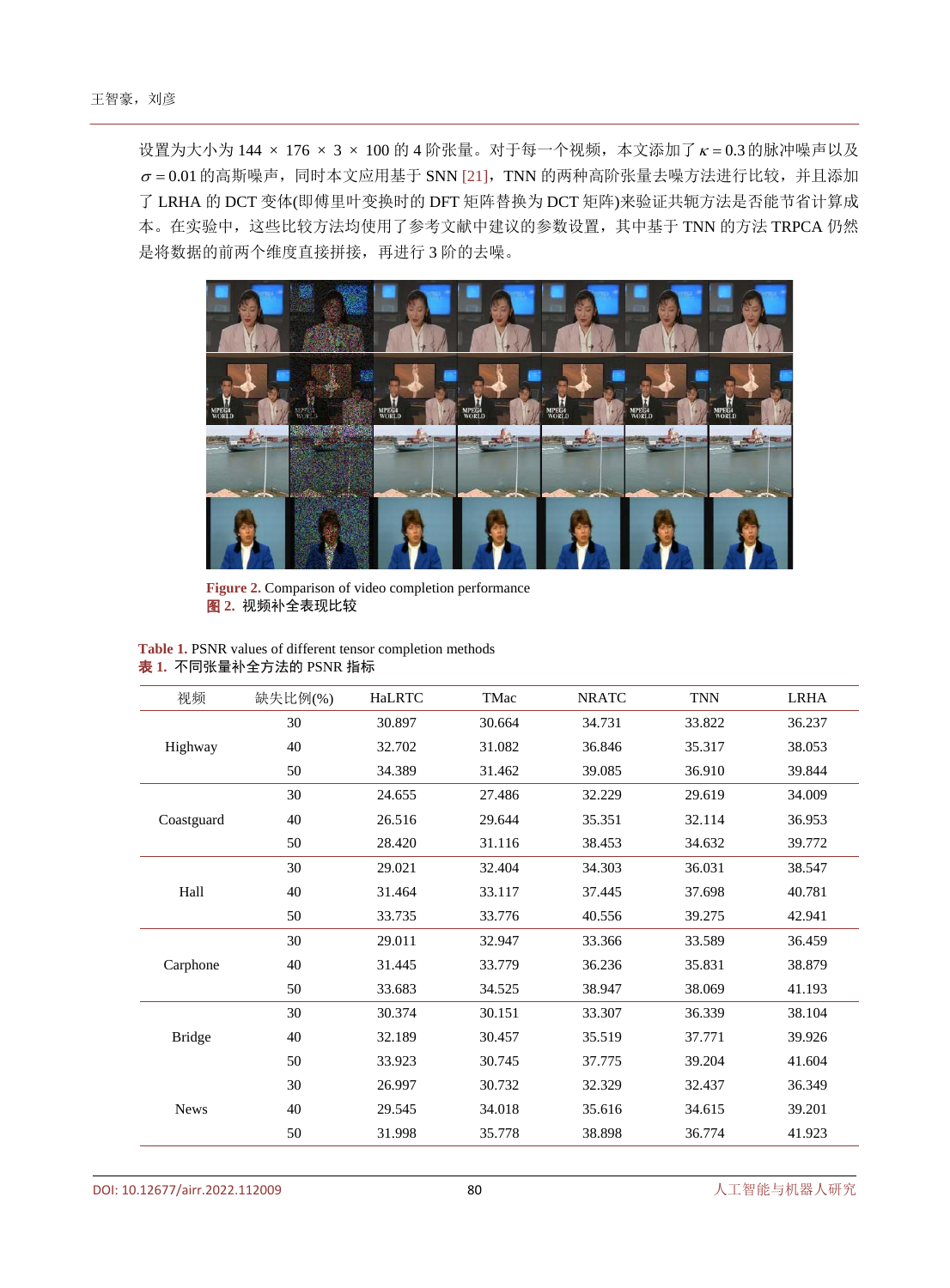[图](#page-8-0) 3 是视频去噪结果,第一列为视频样帧,第二列该样帧加噪后的观测,后列分别为 SNN,TRPCA, 本文的方法以及它的 DCT 变体恢复的结果。从实验结[果表](#page-8-1) 2 [和图](#page-8-0) 3 可以看出以下几点:首先基于 Tucker 秩的 SNN 方法在时间以及 PSNR 指标上都要次于基于管秩的 TNN 方法,其原因主要是因为 SNN 并不是 目标的凸包络,以及 Tucker 方法普遍耗时;本文的方法与 TRPCA 相比,时间上要稍微长一些, 原因是 高阶张量的 t-SVD 需要更多的傅里叶变换过程,但由于 LRHA 相较而言能够充分利用空间结构信息,恢 复效果普遍优于 TRPCA;使用共轭方法的 LRHA-DFT 在恢复效果上接近于 DCT 变体,但在时间指标上 具有明显的提升。

<span id="page-8-0"></span>

Figure 3. Comparison of video denoising performance 图 **3.** 视频去噪表现比较

<span id="page-8-1"></span>

| <b>Table 2. PSNR</b> comparison of video denoising |  |
|----------------------------------------------------|--|
| <b>表 2.</b> 视频去噪 PSNR 比较                           |  |

| 视频            | <b>SNN</b>  |         | <b>TRPCA</b> |        | LRHA-DFT    |         | LRHA-DCT    |         |
|---------------|-------------|---------|--------------|--------|-------------|---------|-------------|---------|
|               | <b>PSNR</b> | Time    | <b>PSNR</b>  | Time   | <b>PSNR</b> | Time    | <b>PSNR</b> | Time    |
| <b>Bridge</b> | 34.547      | 171.765 | 38.990       | 45.520 | 40.720      | 98.296  | 40.181      | 152.641 |
| Grandma       | 27.865      | 154.718 | 36.109       | 42.099 | 38.234      | 97.781  | 38.858      | 152.336 |
| Ship          | 26.429      | 158.779 | 27.657       | 38.265 | 31.838      | 99.977  | 30.516      | 151.766 |
| <b>Boat</b>   | 30.224      | 152.168 | 34.385       | 39.888 | 40.640      | 103.084 | 41.511      | 152.959 |
| Worker        | 26.667      | 153.004 | 29.250       | 39.908 | 31.383      | 97.176  | 31.918      | 153.396 |
| Akiyo         | 31.494      | 150.758 | 35.589       | 39.490 | 40.641      | 100.38  | 40.152      | 154.304 |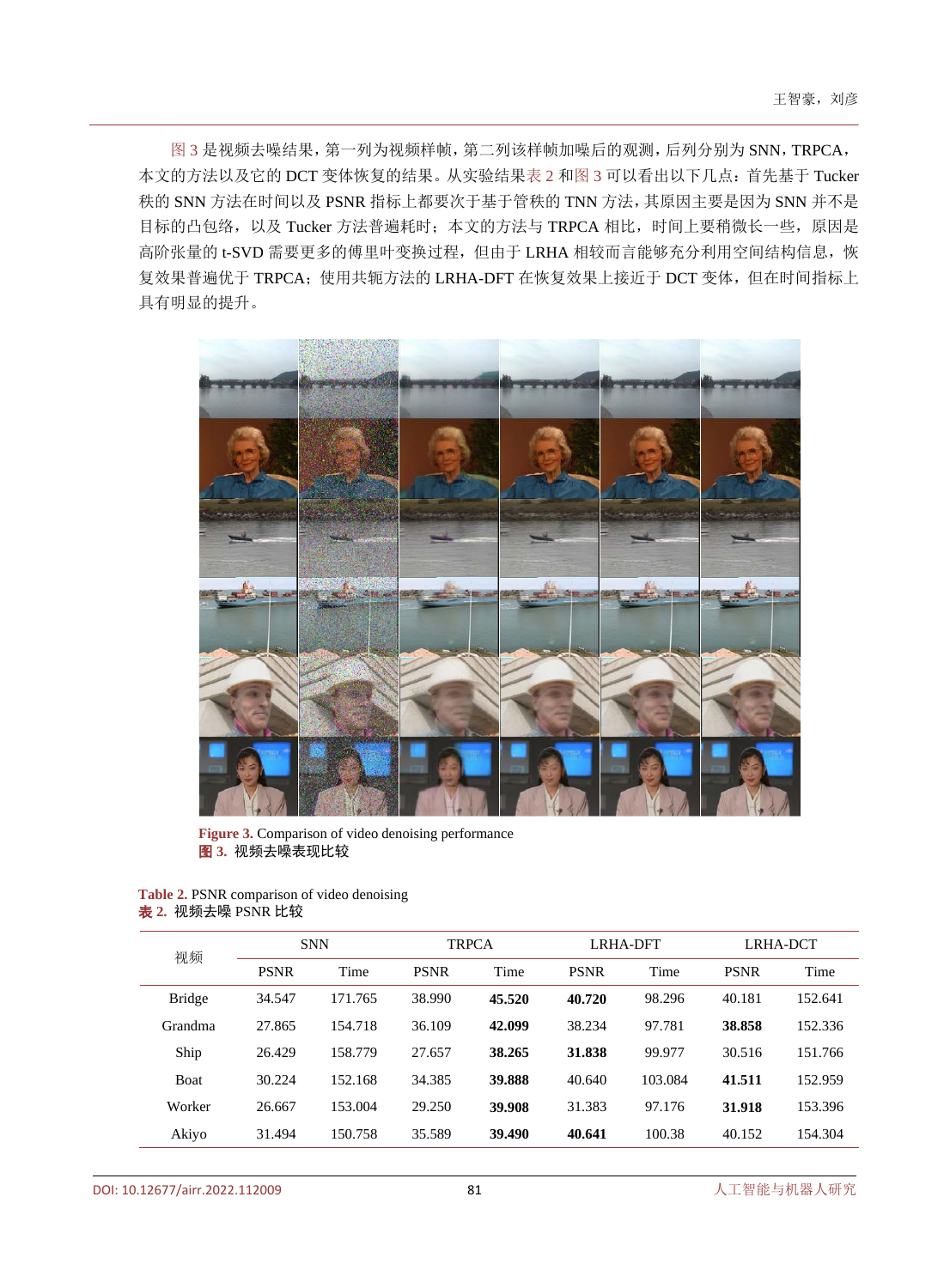#### **4.3.** 视频背景建模

本节应用 LRHA 对随机噪声干扰下的彩色视频图像进行背景建模处理。本节数据为 I2R 数据 <sup>2</sup>,为 了得到较好的背景建模效果,每一个视频都被预先设置为大小为 h × w × 3 × 300 的 4 阶张量,并添加了  $\kappa$  = 0.3 的脉冲噪声以及  $\sigma$  = 0.01 的高斯噪声, 由于处理前的前景已经受到噪声污染, 后文的前景图像是 通过恢复的背景图像与干净图像直接相减得到的[。图](#page-9-2) 4 展示了 LRHA 方法对不同视频进行背景建模的结 果,每一列从上到下依次为:原始图像,噪声图像,前景,背景。可以看出该方法能够在复杂噪声情况 下能够去除噪声以及运动中的人物,从而较好地完成背景建模任务。

<span id="page-9-2"></span>

**Figure 4.** Background modeling results 图 **4.** 背景建模结果

# **5.** 总结

本文提出了一种新的低秩高阶张量逼近方法,利用高阶张量代数框架将原本只能作用于 2 阶或者 3 阶数据的低秩逼近方法拓展到任意维度,并设计了完整的算法。该方法与传统低维方法的优势在于能够 利用张量整体结构信息。张量补全、张量去噪、张量背景建模实验证明了本文的方法可以在采用适当参 数的前提下,有效地对以彩色视频为代表的高阶张量进行恢复处理,为对应现实问题提供了一种实用的 解决方案。

## 致谢

感谢导师的精心指导以及各位同门在百忙之中提供的无私帮助,感谢测试数据所有者的无私奉献。 在论文的写作过程中引用了学界大量的研究成果,在此谨向这些成果的作者表示衷心的感谢。

# 参考文献

- <span id="page-9-0"></span>[1] Dong, W., Li, X., Zhang, L. and Shi, G. (2011) Sparsity-Based Image Denoising via Dictionary Learning and Structural Clustering. *Conference on Computer Vision and Pattern Recognition* 2011, Colorado Springs, 20-25 June 2011, 457-464. <https://doi.org/10.1109/CVPR.2011.5995478>
- <span id="page-9-1"></span>[2] Liu, Y. and Wang, Z. (2015) Simultaneous Image Fusion and Denoising with Adaptive Sparse Representation. *IET Image Processing*, **9**, 347-357.

<sup>2</sup>[http://perception.i2r.a-star.edu.sg/bkmodel/bkindex.html.](http://perception.i2r.astar.edu.sg/bkmodel/bkindex.html)